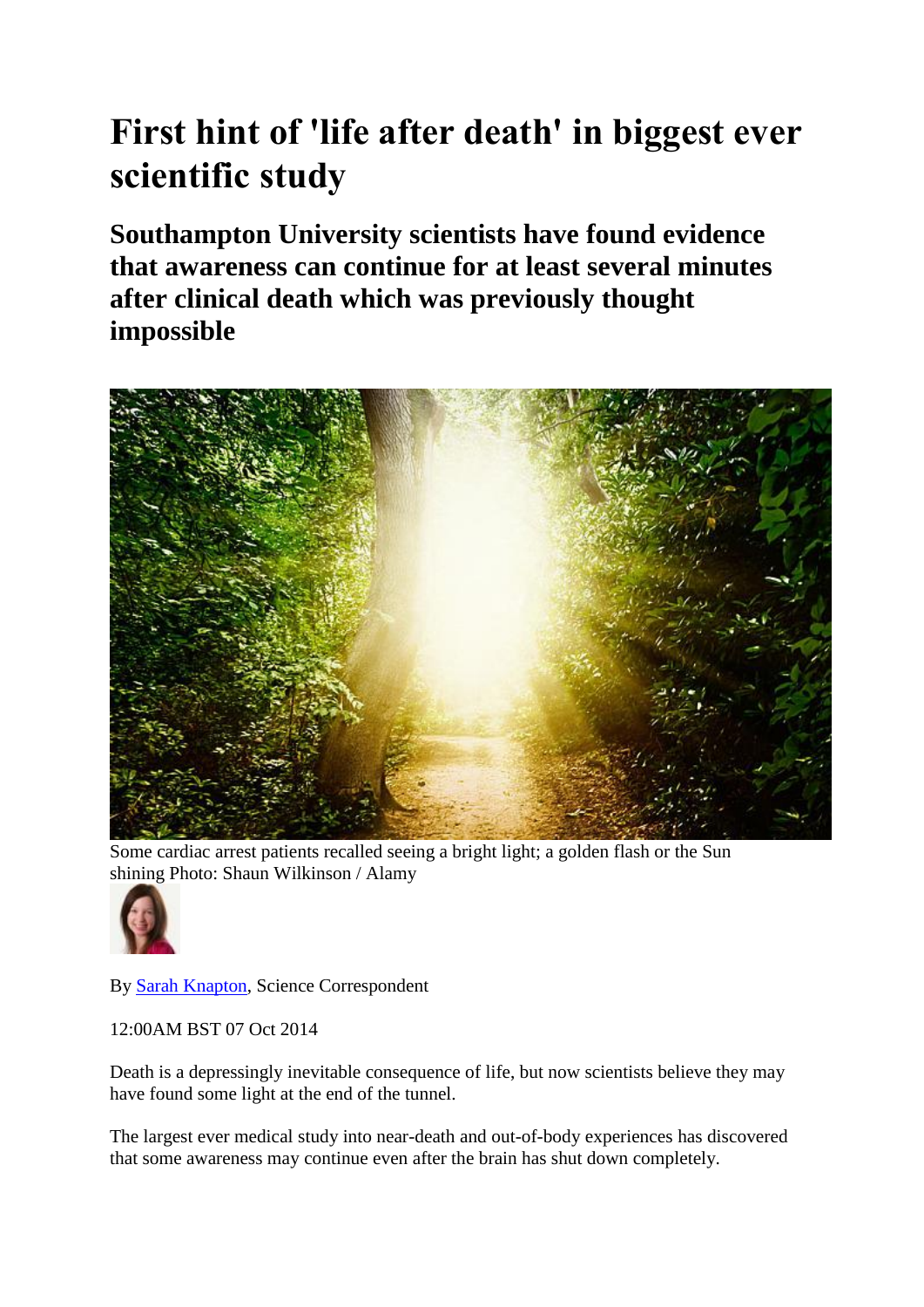It is a controversial subject which has, until recently, been treated with widespread scepticism.

But scientists at the University of Southampton have spent four years examining more than 2,000 people who suffered cardiac arrests at 15 hospitals in the UK, US and Austria.

And they found that nearly 40 per cent of people who survived described some kind of 'awareness' during the time when they were clinically dead before their hearts were restarted.

One man even recalled leaving his body entirely and watching his resuscitation from the corner of the room.

Despite being unconscious and 'dead' for three minutes, the 57-year-old social worker from Southampton, recounted the actions of the nursing staff in detail and described the sound of the machines.

"We know the brain can't function when the heart has stopped beating," said Dr Sam Parnia, a former research fellow at Southampton University, now at the State University of New York, who led the study.

"But in this case, conscious awareness appears to have continued for up to three minutes into the period when the heart wasn't beating, even though the brain typically shuts down within 20-30 seconds after the heart has stopped.

"The man described everything that had happened in the room, but importantly, he heard two bleeps from a machine that makes a noise at three minute intervals. So we could time how long the experienced lasted for.

"He seemed very credible and everything that he said had happened to him had actually happened."

Of 2060 cardiac arrest patients studied, 330 survived and of 140 surveyed, 39 per cent said they had experienced some kind of awareness while being resuscitated.

Although many could not recall specific details, some themes emerged. One in five said they had felt an unusual sense of peacefulness while nearly one third said time had slowed down or speeded up.

Some recalled seeing a bright light; a golden flash or the Sun shining. Others recounted feelings of fear or drowning or being dragged through deep water. 13 per cent said they had felt separated from their bodies and the same number said their sensed had been heightened.

Dr Parnia believes many more people may have experiences when they are close to death but drugs or sedatives used in the process of rescuitation may stop them remembering.

"Estimates have suggested that millions of people have had vivid experiences in relation to death but the scientific evidence has been ambiguous at best.

"Many people have assumed that these were hallucinations or illusions but they do seem to corresponded to actual events.